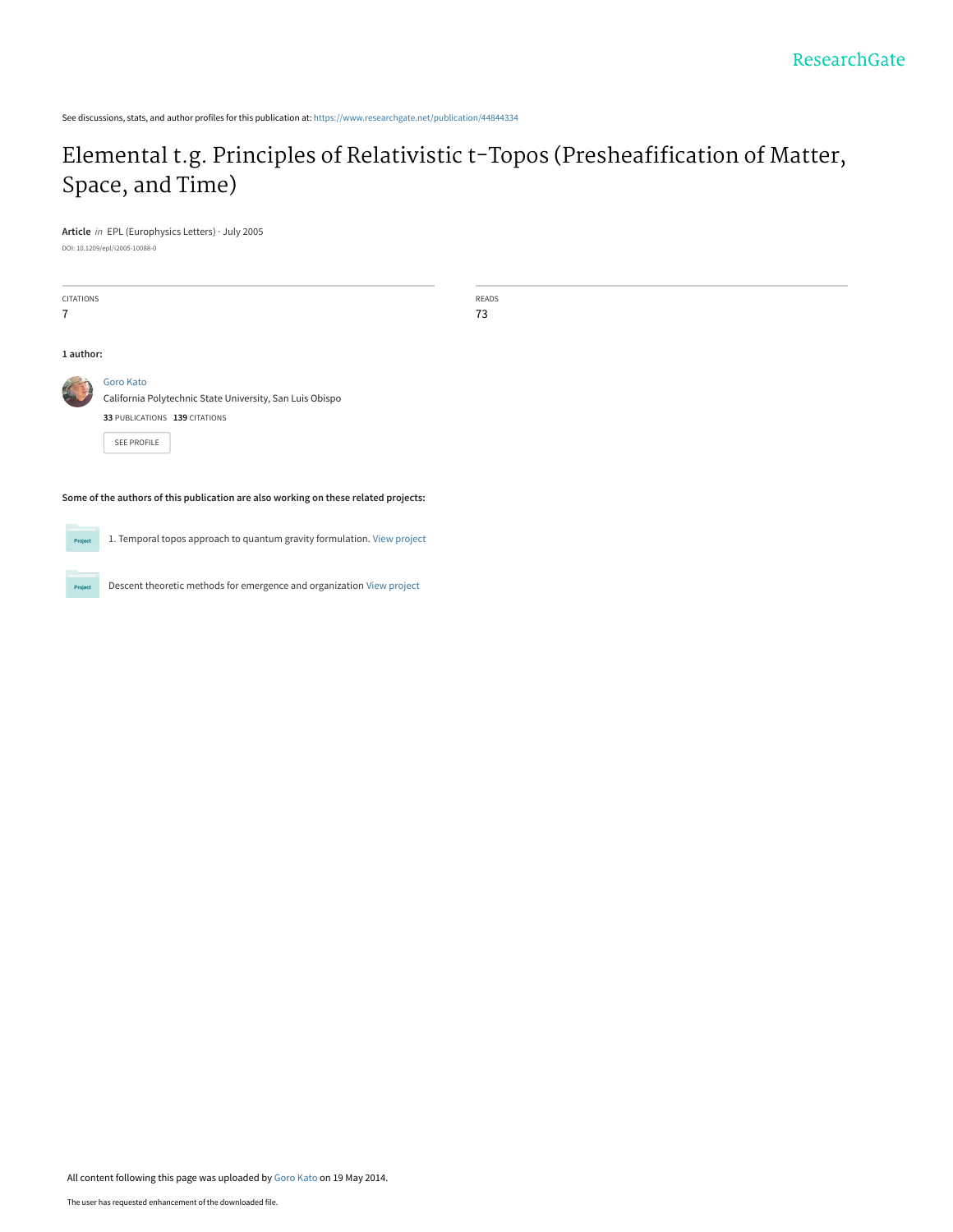## **Elemental t.g. principles of relativistic** t**-topos**(<sup>∗</sup>) **(Presheafification of matter, space, and time)**

G. KATO

PACS. 04.20.Cv – Fundamental problems and general formalism. PACS. 03.65.Ud – Entanglement and quantum nonlocality (e.g. EPR paradox, Bell's inequalities, GHZ states, etc.). PACS. 03.65.Ta – Foundations of quantum mechanics; measurement theory.

**Abstract.** – We would like to solve the following problem: find a mathematical model formulating I) quantum entanglement, II) particle-wave duality, III) universal objects (ur-sub-Planck objects): to be defined in terms of direct or inverse limits (defined by universal mapping properties) giving microcosm behaviors of space-time so as to give the smooth macrocosm space-time, and IV) the "curved" space-time associated with particles with mass in microcosm consistent with the notion of a *light cone* in macrocosm. Problems I) and II) are treated in KATO G., Europhys. Lett.,  $68$  (2004) 467. In this paper, we will focus on III) and IV). As a candidate for such a model, we have introduced the category of presheaves over a site called a t-topos. During the last several years, the methods of category and sheaf theoretic approaches have been actively employed for the foundations of quantum physics and for quantum gravity. Particles, time, and space are presheafified in the following sense: a fundamental entity is a triple  $(m, \kappa, \tau)$  of presheaves so that for an object V in a t-site, a local datum  $(m(V), \kappa(V), \tau(V))$ may provide a *local state* of the particle  $\underline{m} = m(V)$ , *i.e.*, the localization of presheaf m at V, in the neighborhood  $(\kappa(V), \tau(V))$  of m. By presheafifying matter, space, and time, t-topos can provide sheaf-theoretic descriptions of ur-entanglement and ur-particle and ur-wave states( $\binom{1}{1}$ ) formulating the EPR-type non-locality and the duality in a double-slit experiment. Recall that specified). For more comments and the precise definitions of ur-entanglement and particle and wave ur-states, see the above-mentioned paper. The applications to a double-slit experiment and the EPR-type non-locality are described in detail in the forthcoming papers Kato G. and TANAKA T., Double slit experiment and t-topos, submitted to Found. Phys. and KAFATOS M., presheaves m and m' are said to be ur-entangled when m and m' behave as one presheaf. Also recall: a presheaf m is said to be in particle ur-state (or wave ur-state) when the presheaf m is evaluated as  $m(V)$  at a specified object V in the t-site (or when an object in the t-site is not KATO G., ROY S. and TANAKA T., The EPR-type non-locality and t-topos, to be submitted to Int. J. Pure Appl. Math., respectively. By the notion of decompositions of a presheaf and of an object of the t-site, ur-sub-Planck objects are defined as direct and inverse limits, respectively, in Definitions 2.1 and 2.4 in what will follow.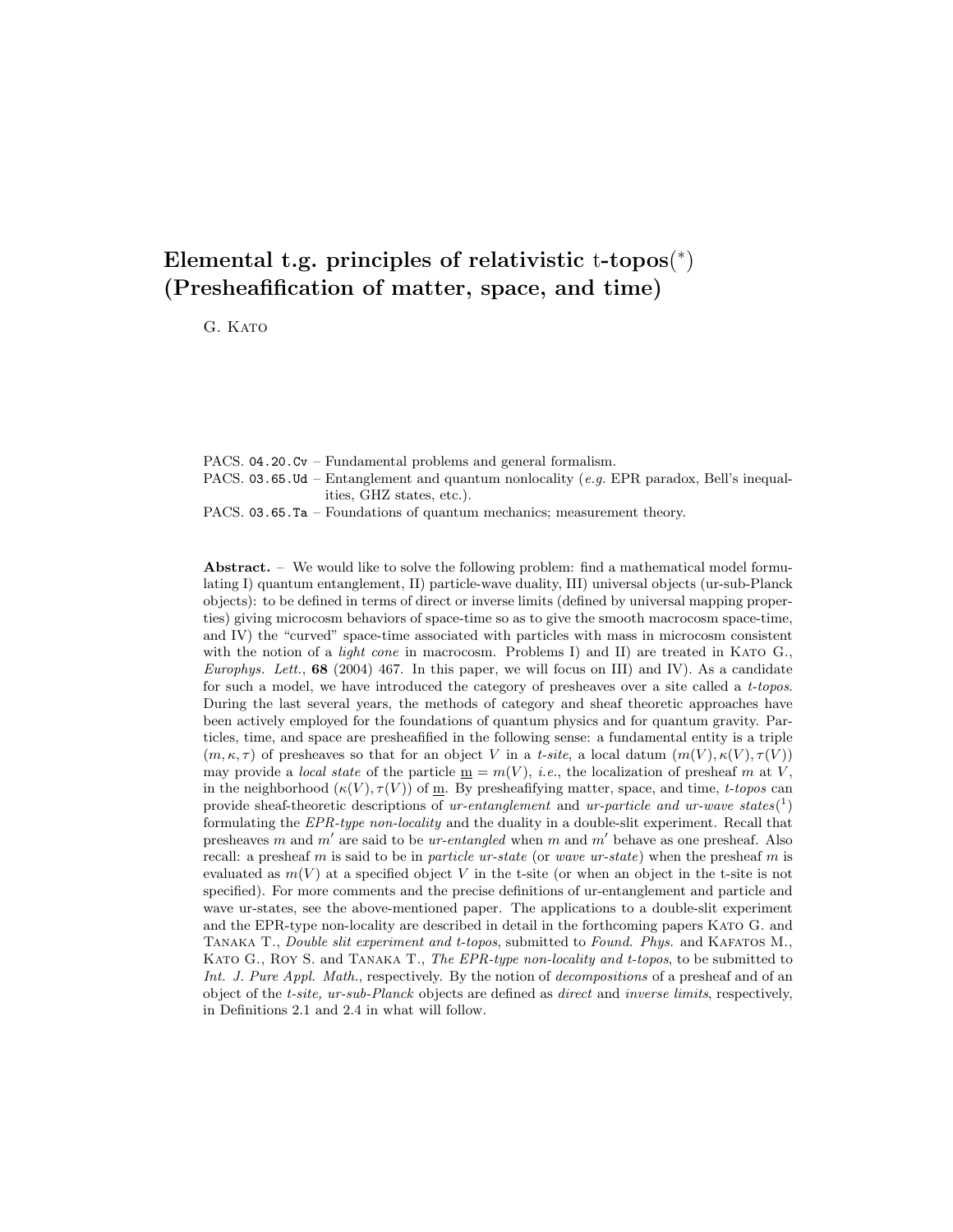Notion of a site. – As a domain category for *t*-topos, we consider a site, *i.e.*, a category with a *Grothendieck topology*. This generalization to a site from a topological space is crucial for the *t-topos* theory since we need more than one morphism between two objects. Further, the notion of a site is appropriate for the universal mapping characterization for ur-sub-Planck objects as limits. For a further description of a *site*, see  $[1-3]$ , or  $[4]$  for the logic aspect of topoi. We shall review the concept of a site:

Definition 1.1. A category S is said to be a *site* if for each object U of S, there is a collection of families of morphisms of  $S$ :

$$
\text{Cov.}\ U = \{\{f_i: U_i \to U\}_{i \in I}\}\
$$
 (1)

satisfying the following axioms:

(T.1) For  ${f_i : U_i \to U}_{i \in I} \in \text{Cov}\_U$  and for  $V \xrightarrow{h} U$  in S, there exists  $U_i \times V$  in S, and in the commutative diagram

$$
U_i \leftarrow U_i \times V
$$
  
\n
$$
\downarrow \qquad \qquad \downarrow
$$
  
\n
$$
U \leftarrow V
$$
  
\n
$$
(2)
$$

we have  $\{U_i \times V \xrightarrow{proj} V\} \in \text{Cov. } V.$ <br>
(T 2) For a covering of  $U$  i.e.

(T.2) For a covering of U, i.e.,  $\{f_i: U_i \to U\}_{i \in I} \in \text{Cov}\text{. } U$  and for a covering of each  $U_i$ , *i.e.*,  $\{g_j: U_{ij} \to U_i\}_{j \in I_i} \in \text{Cov. } U_i$ , the composition  $\{f_i \circ g_j: U_{ij} \to U\}_{i \in I, j \in I_i} \in \text{Cov. } U$ . (T.3) An isomorphism  $\{V' \to V\} \in \text{Cov}$ . U.

Then,  $\{f_i: U_i \to U\}_{i \in I}$  is said to be a covering family of U.

A subcategory of a site is said to be a subsite if each object of the subcategory has covering families satisfying the above  $(T.1)$ ,  $(T.2)$ , and  $(T.3)$ .

Definition 1.2. Let S be the category of presheaves from a site S to a product category of categories indexed by a set Γ:

$$
\hat{S} = \left(\prod_{\alpha \in \Gamma} C_{\alpha}\right)^{S^{opp}}.\tag{3}
$$

Then category  $\hat{S}$  is said to be a *t-topos* (or *temporal topos*), where  $C_1$ , and  $C_2$ , 1, 2  $\in \Gamma$ , are the microcosm (in the quantum-mechanical level) and macrocosm (in the classical level) discrete categories, respectively.

Hypotheses on  $\kappa$  and  $\tau$ . i) Presheaves of space and time  $\kappa$  and  $\tau$  are sheaves. That is, the following is exact: for a covering family  $\{f_i : U_i \to U\}_{i \in I}$ 

$$
\kappa(U) \xrightarrow{\kappa(f_i)} \prod_i \kappa(U_i) \xrightarrow{\kappa(\rho_1)} \prod_{i,k} \kappa(U_i \times U_k)
$$
\n
$$
(4)
$$

(and the same for presheaf  $\tau$ .)

ii)  $\kappa$  and  $\tau$  are ur-entangled over a subsite.

Remark 1.3. Let m and m' be objects of  $\hat{S}$ . First assume that m and m' are not ur-<br>angled Let  $m(V)$  and  $m'(V')$  be the corresponding particle ur-states of m and m' over entangled. Let  $m(V)$  and  $m'(V')$  be the corresponding particle ur-states of m and m' over<br>generalized time periods V and V' of S, respectively. Consider also the corresponding spacegeneralized time periods  $V$  and  $V'$  of  $S$ , respectively. Consider also the corresponding spacetime neighborhoods  $(\kappa(V), \tau(V))$  and  $(\kappa(V'), \tau(V'))$  of  $m(V)$  and  $m'(V')$ , respectively. One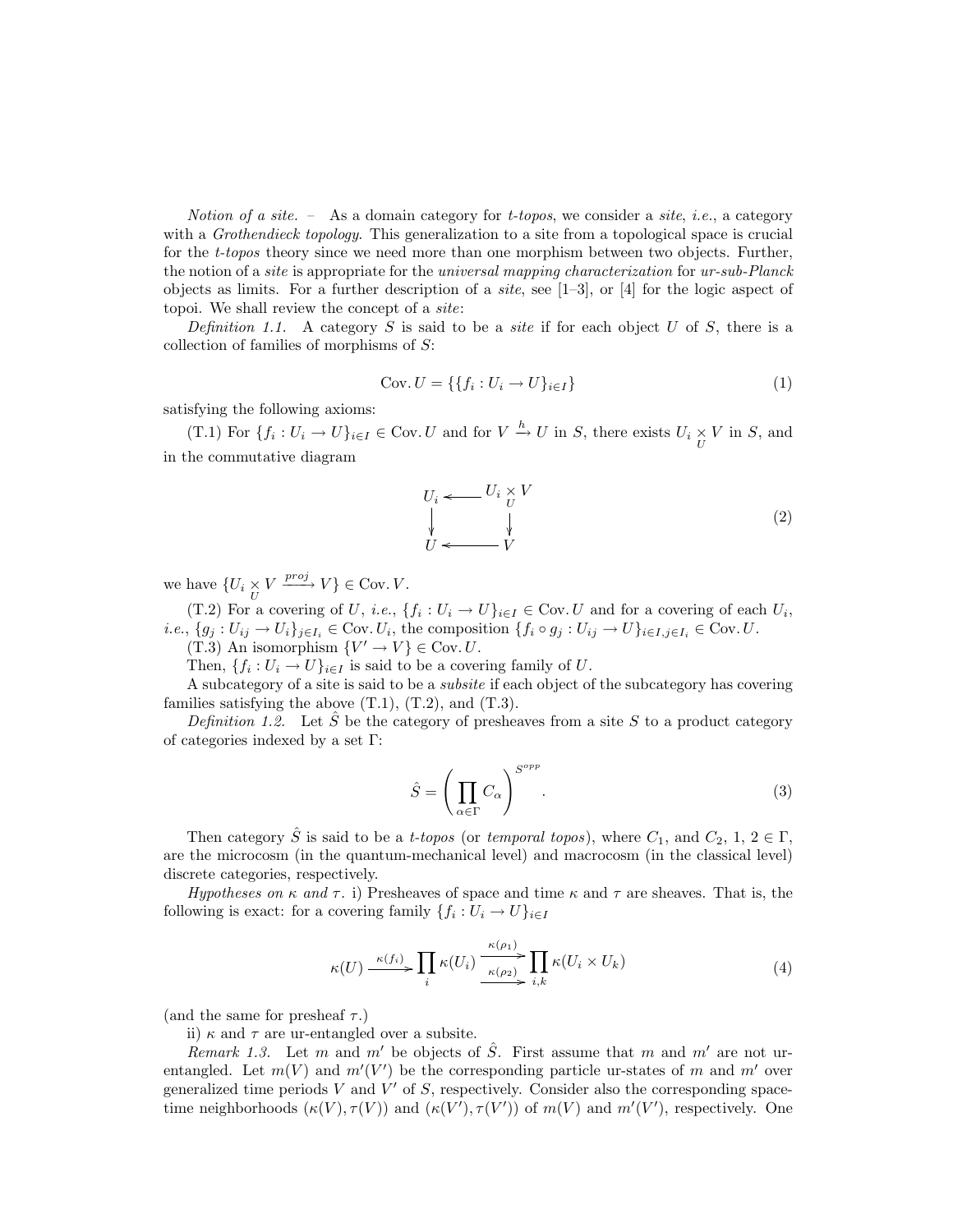local neighborhoods of  $m(V)$  and  $m'(V')$ . Next consider the case where m and m' are ur-<br>entangled. That is we now can let  $V = V'$  in the above. Then the non-intersecting local can take V and V' "small enough" in S by *decomposing* (the definition is given later) the generalized time periods V and V' so that  $(\kappa(V), \tau(V))$  and  $(\kappa(V'), \tau(V'))$  are non-intersecting<br>local neighborhoods of  $m(V)$  and  $m'(V')$ . Next consider the case where m and  $m'$  are unentangled. That is, we now can let  $V = V'$  in the above. Then the non-intersecting local space-time neighborhoods become both  $(\kappa(V), \tau(V))$ . In order to avoid this contradiction, we can assume that space and time presheaves  $\kappa$  and  $\tau$  depend upon a particle. Namely, presheaves  $\kappa$  and  $\tau$  cannot be considered unless a particle (presheaf) is chosen first.

Definition 1.4. We will consider some t-topos theoretic consequences of presheafified particles, space, and time in this section. First, we recall the following axiom in [5] on the direction of a morphism in the site S for two observed states. When  $\tau(V)$  precedes  $\tau(U)$ , there exists a morphism from  $V$  to  $U$  in  $S$ . Note that not every morphism from  $V$  to  $U$  indicates the corresponding  $\tau(V)$  preceding  $\tau(U)$ . This is another reason why the general notion of a site is better suited than the induced category from a topological space where only one morphism (inclusion) exists between two objects. Let the linear physical time  $\tau(V)$  precede  $\tau(U)$  and let q be the corresponding morphism from  $V$  to  $U$  in the site  $S$ . We will characterize the wave ur-state between  $\tau(V)$  and  $\tau(U)$  by all the possible factorizations of morphism g as follows.

Recall also from [5] that under the assumption in the above paragraph, we can define

$$
\{V \xrightarrow{g} U\} = \{(\alpha, W, \beta)|g = \beta \circ \alpha, \text{ where } V \xrightarrow{\alpha} W \text{ and } W \xrightarrow{\beta} U\}.
$$
 (5)

In the forthcoming paper [6] on a double-slit experiment, Definition 2.1 of the factorization of g plays an important role indicating the Feynman diagram and the wave ur-state between the particle ur-states determined by  $V$  and  $U$ . Now we begin: let  $m$  and  $P$  be presheaves manifested at  $V$  and  $V'$ , respectively. Next, we will give a general notion of a relativistic ob-<br>servation as a morphism in a category where the image of the morphism should be regarded as servation as a morphism in a category where the image of the morphism should be regarded as the information obtained by the observation. (For the notion of a non-relativistic observation, see [5].) A t-topos theoretic *relativistic observation (measurement)* of object  $m \in Ob(\hat{S})$  over  $V' \in Ob(S)$  by another object  $P \in Ob(\hat{S})$  over  $V \in Ob(S)$  in a non-discrete category is defined as follows: there exists a decomposition (or a factorization) of a morphism  $V \xrightarrow{\varphi} V'$  as

$$
V = V_0 \longrightarrow V_1 \longrightarrow \dots \longrightarrow V_N = V'
$$

satisfying the following i) and ii):

i) each  $\tau(V_j)$  precedes  $\tau(V_{j+1})$  for  $j = 0, 1, ..., N-1$ ,<br>ii) there is a mapphism  $s^{V'}$ ,  $m(V')$ ,  $p(V)$ 

ii) there is a morphism  $s_V^V : m(V') \to P(V)$ .<br>Definition 1.5 When such a deconnosition

*Definition 1.5.* When such a decomposition in Definition 1.4 exists, the states  $m(V')$  and  $\triangle$  $P(V)$  are said to be mutually in a light cone.

Note 1.6. A maximal number of objects and morphisms giving such a decomposition of  $V \xrightarrow{\varphi} V'$  is the notion of a *microdecomposition*. That is, each  $V_j \xrightarrow{\varphi_j} V_{j+1}$  of the above decomposition is a micromorphism. Namely,  $V_j \xrightarrow{\varphi_j} V_{j+1}$  cannot be further factored as decomposition is a micromorphism. Namely,  $V_j \xrightarrow{\varphi_j} V_{j+1}$  cannot be further factored as  $V_i \xrightarrow{\alpha_j} W_i \xrightarrow{\beta_j} V_{i+1}$  so that the objects  $V_i$ ,  $W_i$ ,  $V_{i+1}$  in the t-site may give the linear time  $V_j \xrightarrow{\alpha_j} W_j \xrightarrow{\beta_j} V_{j+1}$  so that the objects  $V_j$ ,  $W_j$ ,  $V_{j+1}$  in the t-site may give the linear time<br>relationship among three corresponding unstates as satisfying  $\beta_i \circ \alpha_i = \alpha_i$ . The concept of a relationship among three corresponding ur-states as satisfying  $\beta_j \circ \alpha_j = \varphi_j$ . The concept of a micromorphism is defined in [5] micromorphism is defined in [5].

*Remarks 1.7.* 1) The above exactness  $(4)$  in i) means that space and time appear to be a continuum at the "macro level" when the global object  $\kappa(U)$  is obtained by pasting "micro level pieces"  $\kappa(U_i)$ . Let  $\tilde{S}$  be the full subcategory of sheaves. As for ii), for an object U of a subsite  $S'$ ,  $(\kappa(U), \tau(U))$  is the usual space-time in  $C_2$  or in  $C_1$ . Let us observe the following: a morphism from U, to U, where U, is an object in a covering family of U, induces following: a morphism from  $U_i$  to  $U_j$ , where  $U_i$  is an object in a covering family of  $U_j$ , induces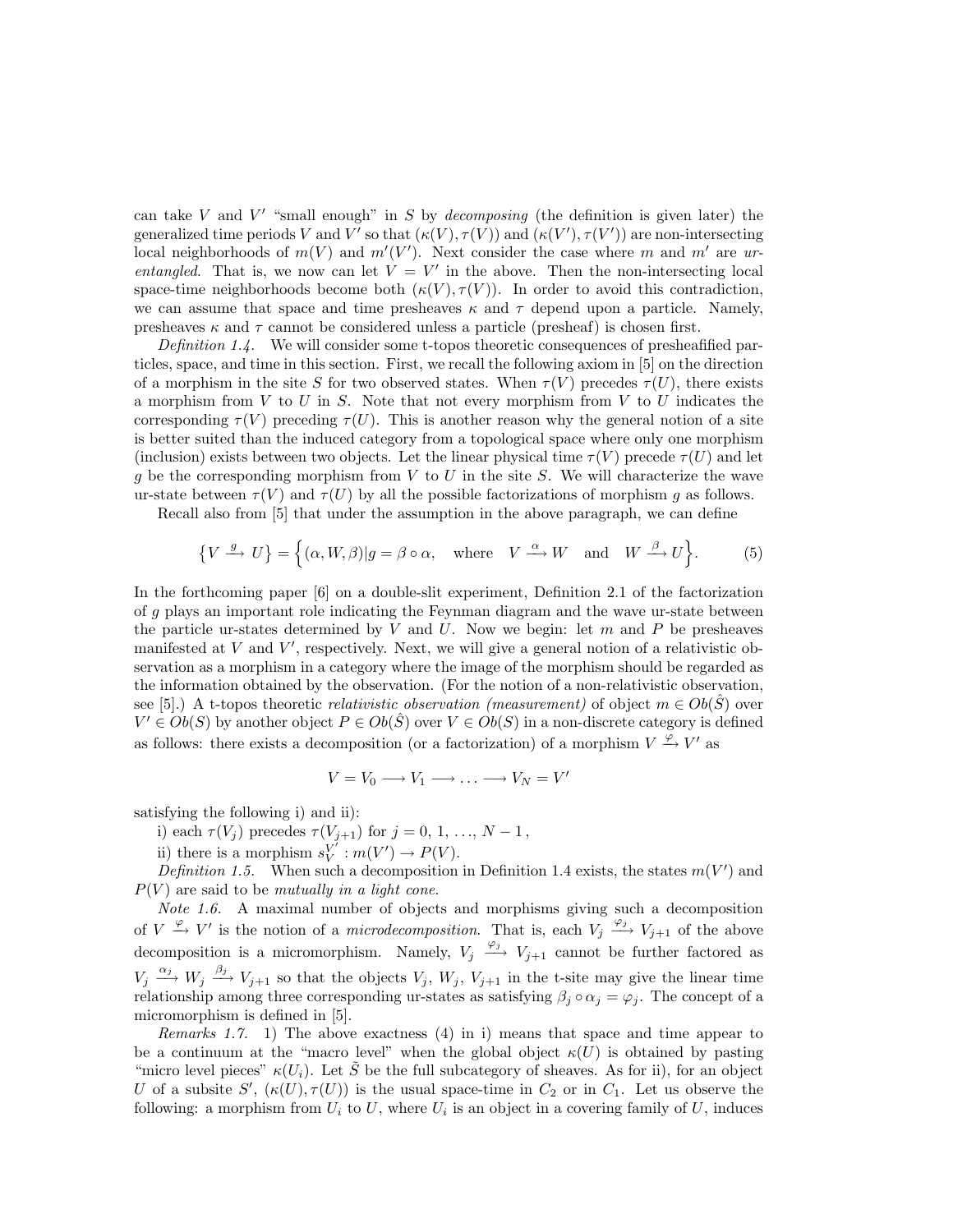the "restriction" morphisms from  $\kappa(U)$  to  $\kappa(U_i)$  and from  $\tau(U)$  to  $\tau(U_i)$  of space and time. That is, intuitively speaking, the smaller  $U_i$  is, the smaller the space  $\kappa(U_i)$  becomes, and the smaller  $U_i$  is, the shorter the time  $\tau(U_i)$  becomes.

2) By the definition of a light cone, we have the following consequence for a micromorphism. That is, for a micromorphism  $V_j \xrightarrow{\varphi_j} V_{j+1}$ , if a factorization  $V_j \xrightarrow{\alpha_j} W_j \xrightarrow{\beta_j} V_{j+1}$  satisfying  $\beta_{j+1} \circ \alpha_j = \varnothing_j$  exists then by the definition of a micromorphism  $\tau(W_j)$  cannot be in the light  $\beta_j \circ \alpha_j = \varphi_j$  exists, then by the definition of a micromorphism,  $\tau(W_j)$  cannot be in the light<br>cone where  $\tau(V_i)$  and  $\tau(V_{i+1})$  belong. Note also that time sheaf  $\tau$  can be replaced by a cone where  $\tau(V_i)$  and  $\tau(V_{i+1})$  belong. Note also that time sheaf  $\tau$  can be replaced by a "particle" presheaf with which  $\tau$  is associated.

3) In [7], a full fledged relativistic t-topos is to be developed where, for example, the notion of a light cone can be defined also in terms of the presheaf  $\gamma$  associated with a photon.

Limits and universal objects. – We will focus on space and time presheaves  $\kappa$  and  $\tau$  which are observable in the classical macro level over an object  $V$  of the t-site  $S$ , over which, for the sake of simplicity,  $\kappa$  and  $\tau$  are ur-entangled. The ur-entangled pair  $(\kappa(V), \tau(V))$  could be considered for our study in what will follow; however, first we will consider  $\kappa$  and  $\tau$  separately. Compare our approach with [8] on very similar topics. For the generalizations of inverse and direct limits of functors defined over a category, see the forthcoming treatise, see [2], or consult with [3].

Let us consider a decomposition of an object  $U$  of  $S$  in terms of a covering family as in Definition 1.1. One of the reasons why we consider a covering family  $\{f_i : U_i \to U\}_{i \in I}$  of U rather than just a sequence  $\ldots \to W' \to W \to U$  is that by the sheaf property,  $\kappa(U)$ is obtained by "pasting" local data  $\{\kappa(U_i)\}\$ . That is, we need local data to get the global  $\kappa(U)$  by (4). Then consider a covering family  $\{f_{ij} : U_{ij} \to U_i\}_{j \in I_i}$  of each  $U_i$ . And similarly,<br>consider a covering family  $f_{i+1} : U_{i+1} \to U_i\}_{i \in I_i}$  of  $U_i$ . By (T 2) of Definition 1.1 we have consider a covering family  $\{f_{ijk}: U_{ijk} \to U_{ij}\}_{k \in I_j}$  of  $U_{ij}$ . By (T.2) of Definition 1.1, we have<br>the following inverse system of the covering families of *U* by composing covering morphisms the following inverse system of the covering families of  $U$  by composing covering morphisms  $f_i, f_{ij}, \ldots$ 

$$
\{f_i: U_i \to U\} \longleftarrow \{f_i \circ f_{ij}: U_{ij} \to U\} \longleftarrow \{f_i \circ f_{ij} \circ f_{ijk}: U_{ijk} \to U\} \longleftarrow \dots \qquad (6)
$$

*Definition 2.1.* One can consider the inverse limit  $\underline{\lim}_{i} \{U_{ijk} \xrightarrow{f_i \circ f_{ij} \circ f_{ijk} \dots} U\}$  of the above inverse system (6). For all  $i \in I$ ,  $j \in I_i$ ,  $k \in I_{i,j}$ , ..., consider

$$
\underleftarrow{\lim} \{ U_{ijk} \dots \} \tag{7}
$$

and the corresponding direct limits

$$
\{\underline{\lim}_{\to} \kappa(U_{ijk}...)\} \quad \text{and} \quad \{\underline{\lim}_{\to} \tau(U_{ijk}...)\}.
$$
 (8)

Then we can define the following "smallest possible objects" in the sense of universal mapping properties of limits. The inverse limit (6) is said to be an  $ur-sub-Planck decomposition$  of U, and the direct limits in (8) are said to be a ur-sub-Planck decomposition for  $\kappa(U)$  and an ur-sub-Planck decomposition for  $\tau(U)$ , respectively. Those individual direct limit objects  $\lim_{t \to \infty} \kappa(U_{ijk} ...)$  and  $\lim_{\tau \to \infty} \tau(U_{ijk} ...)$  are said to be an ur-sub-Planck space and an ur-sub-Planck  $\tau(U)$  and  $\tau(U)$ .

*Remark 2.2.* For a given U in S, by considering an ur-sub-Planck decomposition  $\lim_{i \to \infty} \{U_{ijk}...\}$  of U, we get not only the *shortest* generalized time period but also the *virtually initial* stage of U in the following sense. The morphism, for example, from each  $U_i$  of the covering family  ${f_i : U_i \to U}_{i \in I}$  to U need not imply that  $\tau(U_i)$  precedes  $\tau(U)$  as we noted in Definition 1.4. Yet, there exists a morphism from the inverse limit  $\lim_{U} \{U_{ijk\dots}\}$  to every  $\{U_{ijk\dots}\}$  *as if*  $\lim_{U} \{U_{ijk\dots}\}$  were the earliest generalized time for U. Namely, mini-bang-like objects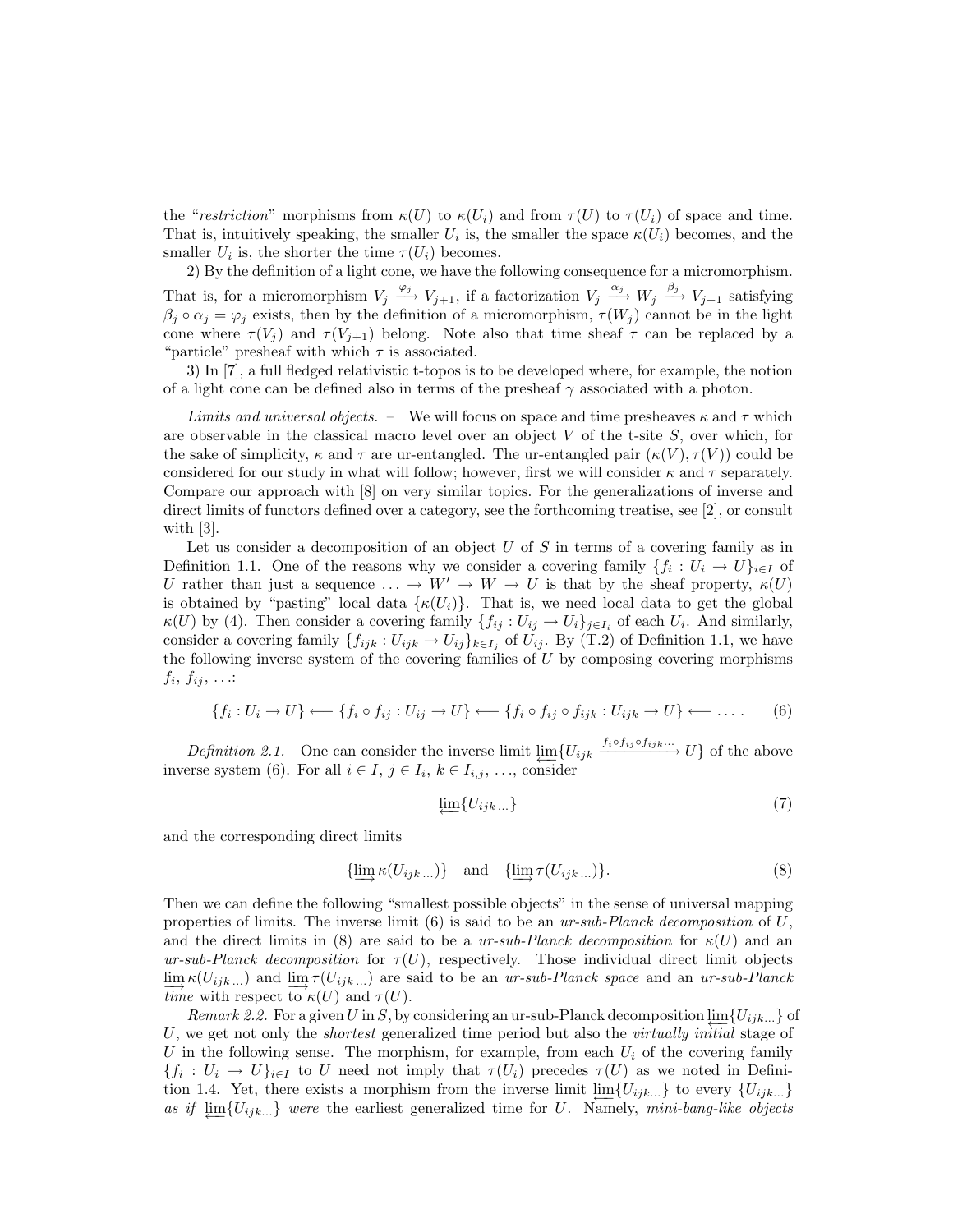associated with particles to space-time presheaves exist which can last only the periods of ur-sub-Planck time  $\lim_{\mathcal{T}} \tau(U_{ijk...})$  as defined in Definition 2.1.<br>*Remark 2.3.* In order to formulate a t-topos theoretic ultra early universe, we need to

pose three technical hypotheses. We will come back to this topic in a later paper.

 $m \in Ob(\hat{S})$  as a direct sum  $\sum_{\alpha} m_{\alpha}$  of subpresheaves and next, rewrite each  $m_{\alpha}$  as  $\sum_{\beta} m_{\alpha\beta}$ , and similarly for  $m_{\alpha\beta}$  as  $\sum_{\gamma} m_{\alpha\beta\gamma}$ . For these decompositions, define morphisms as Definition 2.4. We can consider a decomposition of a particle  $\underline{m} = m(U)$  into micro objects  $\{m_{\alpha}\}\$  in terms of presheaves as done in Definition 2.1. First, rewrite the presheaf

$$
m \longleftarrow \sum_{\alpha} m_{\alpha} \longleftarrow \sum_{\alpha} \sum_{\beta} m_{\alpha\beta} \longleftarrow \sum_{\alpha} \sum_{\beta} \sum_{\gamma} m_{\alpha\beta\gamma} \longleftarrow \dots \tag{9}
$$

Then consider

$$
\varprojlim_{\alpha} \sum_{\beta} \sum_{\beta} \sum_{\gamma} \dots m_{\alpha\beta\gamma} \dots \quad \text{and} \quad \varprojlim m_{\alpha\beta\gamma} \dots \tag{10}
$$

Then  $\varprojlim_{\alpha} \sum_{\alpha} \sum_{\beta} \sum_{\gamma} \ldots m_{\alpha\beta\gamma} \ldots$  in (10) is said to be an ur-sub-Planck decomposition of m, and  $\varprojlim_{\alpha\beta\gamma} m_{\alpha\beta\gamma} \ldots$  is said to be an ur-sub-Planck subobject of  $\hat{S}$  for m.

On the t.g. principles of relativistic t-topos. – Let m and  $m^*$  be presheaves associated with particles and let  $(\kappa, \tau)$  and  $(\kappa^*, \tau^*)$  be the space-time presheaves associated with m and  $m^*$ , respectively. We define the space-time presheaf  $(\tilde{\kappa}, \tilde{\tau})$  determined by  $(\kappa, \tau)$  and  $(\kappa^*, \tau^*)$ by the product of  $(\kappa, \tau)$  and  $(\kappa^*, \tau^*)$  in the category  $\tilde{S}$  of sheaves. Namely, we have  $\tilde{\kappa} = \kappa \times \kappa^*$ and  $\tilde{\tau} = \tau \times \tau^*$ . Note that a measurement (an observation), in the sense of Definition 1.4 in [5], of  $\tilde{\kappa}$  by P in  $\tilde{S}$  over an object V in S does not give any information on  $\kappa$ . That is, one<br>cannot compose a morphism from  $\tilde{\kappa}$  to P with the projection from  $\tilde{\kappa} = \kappa \times \kappa^*$  to  $\kappa$ . On the

Next for a given space-time sheaves  $(\kappa, \tau)$ , which is associated with a presheaf m, representing a particle m, as described in the above paragraph, we will consider a morphism between two observers  $P$  and  $Q$  of  $m$  in  $S$ . By using the above interference of space-time presheaves and the relativistic observation in Definition 1.4, one can give the macro-global relativistic definition of the morphism from  $P$  to  $Q$ . However, we will give a *micro-local* version of the morphism  $P$  to  $Q$  in this paper. Namely, such a morphism is defined over a single object of the t-site S. (See also [7] for a full treatment.) Recall first that space and time sheaves  $\kappa$  and  $\tau$  are entangled over a t-subsite. Fundamental relativistic commutative diagrams (micro-local case) over a morphism from  $V$  to  $V'$  of  $S$  can be given as

$$
(\kappa(V), \tau(V)) \xleftarrow{\equiv} (\kappa(V), \tau(V)) \qquad (\kappa(V'), \tau(V')) \xleftarrow{\equiv} (\kappa(V'), \tau(V'))
$$
\n
$$
\downarrow \qquad \qquad \downarrow \qquad \qquad \downarrow \qquad \qquad (\text{F.D.})
$$
\n
$$
P(V) \xrightarrow{E \cdot L(V)} Q(V) \qquad \qquad P(V') \xrightarrow{E \cdot L(V')} Q(V')
$$
\n(F.D.)

connected with functorially induced morphisms from the right square diagram over  $V'$  to the left commutative diagram over V. Then the natural transformation  $E-L$  over V and  $V'$ is said to be an *Einstein-Lorentz natural transformation* for observer presheaves  $P$  and  $Q$ . Notice that for the micro-local case, the above space-time presheaves  $(\kappa, \tau)$  are determined by presheaves P, Q and m. Namely,  $(\kappa, \tau)$  are the product of space-time sheaves associated with P, Q, and m in the above sense. <sup>A</sup> detailed study of (F.D.) will appear in [7].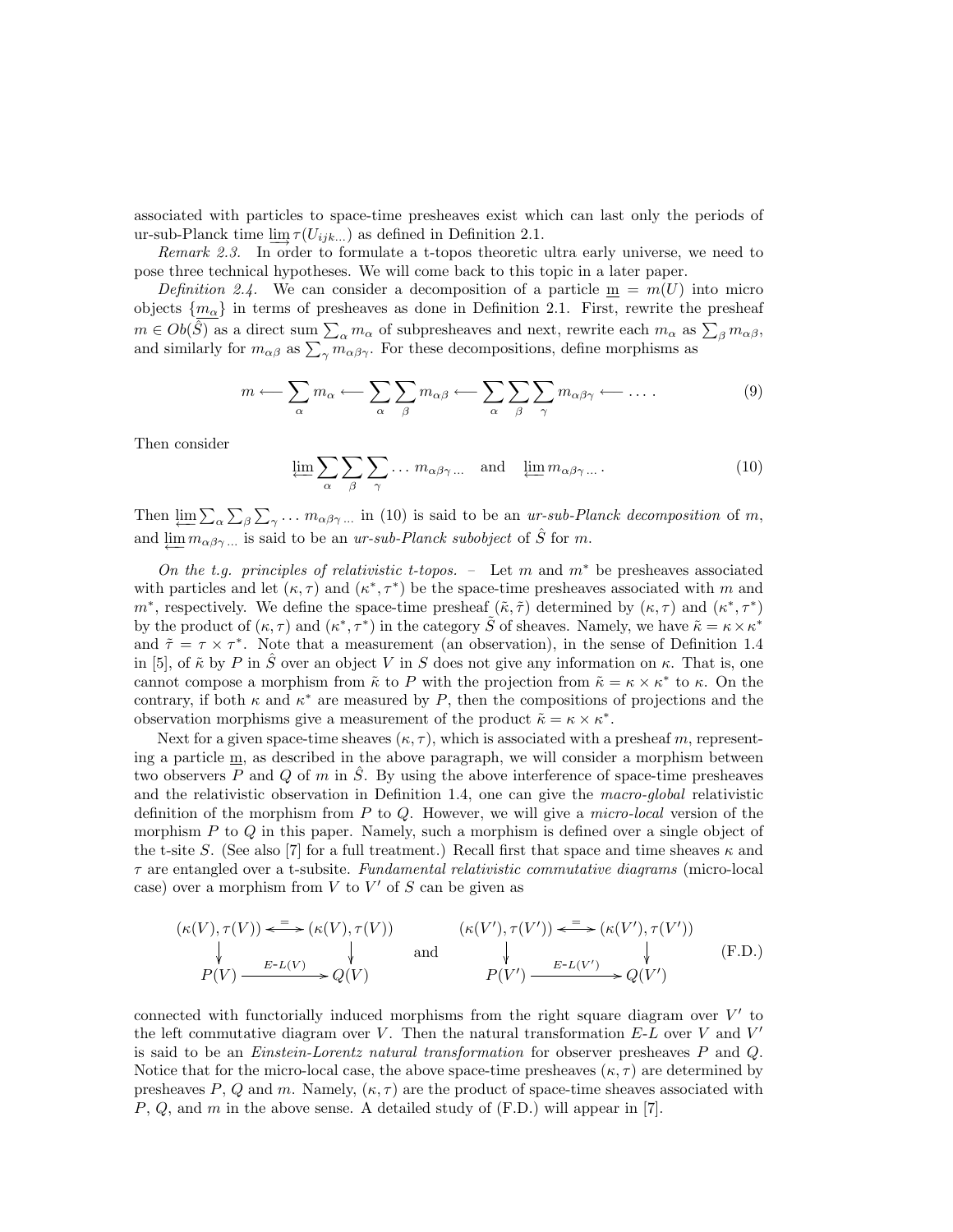Final remarks. – i) The principle of general covariance and the principle of equivalence are interpreted as the commutativity of diagram (F.D.). Compare with [9] for the morphisms in (F.D.), i.e., natural transformations evaluated at objects of the t-site.

ii) Note also that one of the reasons for the presheafification of matter, space, and time is to avoid the undesired Cantor-Dedekind-Euclidean–type notion of point singularities. Namely, even the t-topos theoretic smallest possible objects, defined in terms of limits  $(i.e.,$  by the universal mapping properties of limits), are still objects, possibly having many set-theoretic elements in those objects. That is, singularities need not be points in the Cantor-Dedekind-Euclidean sense. For careful analysis in terms of Abstract Differential Geometry of such singularities of the classical theory, see [10–12].

iii) Summarizing, the theory of t-topos is a theory where an entanglement (the EPR-type non-locality), wave-particle duality (the principle of complementarity), the notion of a light cone and fundamental relativistic concepts (as the above commutative diagram (F.D.)) are defined in terms of presheaves (and sheaves) over a category with a Grothendieck topology. The next step in our theory might be to introduce a formulation of scaling. For example, following Butterfield and Isham [13], their fundamental composition principle becomes the commutative diagram in [5] by replacing the Hilbert space with our product category. (Note also that our formulation of Kochen-Specker Theorem is given in [5].) More importantly, in addition to space and time presheaves, we must introduce new presheaves to induce dynamic notions in t-topos theory.

iv) The gravitational dynamics might be interpreted as the product  $\tilde{\kappa} = \kappa' \times \kappa'' \times \ldots \kappa'''$ of sheaves associated with particles with mass, i.e., determined by "geometry of space". On the other hand, as in i) above, there exist objects  $V$  and  $V'$  in the t-site  $S$  which determine the states of m,  $P$ , and  $Q$  so that the vertical morphisms in  $(F.D.)$  are associated with an equivalent acceleration to  $\tilde{\kappa} = \kappa' \times \kappa'' \times \ldots \kappa'''$ . For arbitrary V and V' in S, the lower square commutativity of (F.D.) corresponds to the differential equations of Einstein which is associated with the principle of general covariance. For further analysis, see the forthcoming [7].

v) As for singularities, as we mentioned in ii) above, the theory of t-topos is a pointless and background space-timeless theory as the theory developed in [12]. Namely, there is no infinity, *i.e.*, no singularity in our topos theoretic (categorical, cohomological algebraic) approach, where the usual general relativity based on a background manifold induces all those pathologies.

∗∗∗

The author expresses his gratitude to the referee for pointing out insufficiencies in this paper and for the opportunity given to the author to improve the paper. The author is thankful for the generous comments given by the members at the Blackett Lab, Imperial College, London and also for the comments given by the members at the Institute for Advanced Study, Princeton, during his visits.

## **REFERENCES**

- [1] Artin M., Grothendieck Topology, Mimeographed Notes (Harvard University) 1962.
- [2] KATO G., The Heart of Cohomology (Kluwer-Springer) 2005, to be published.
- [3] SCHUBERT H., *Categories* (Springer-Verlag, New York-Heidelberg-Berlin) 1972.
- [4] MACLANE S. and MOERDIJK I., Sheaves in Geometry and Logic: A First Introduction to Topos Theory (Springer-Verlag, New York) 1992.
- [5] Kato G., Europhys. Lett., **68** (2004) 467.